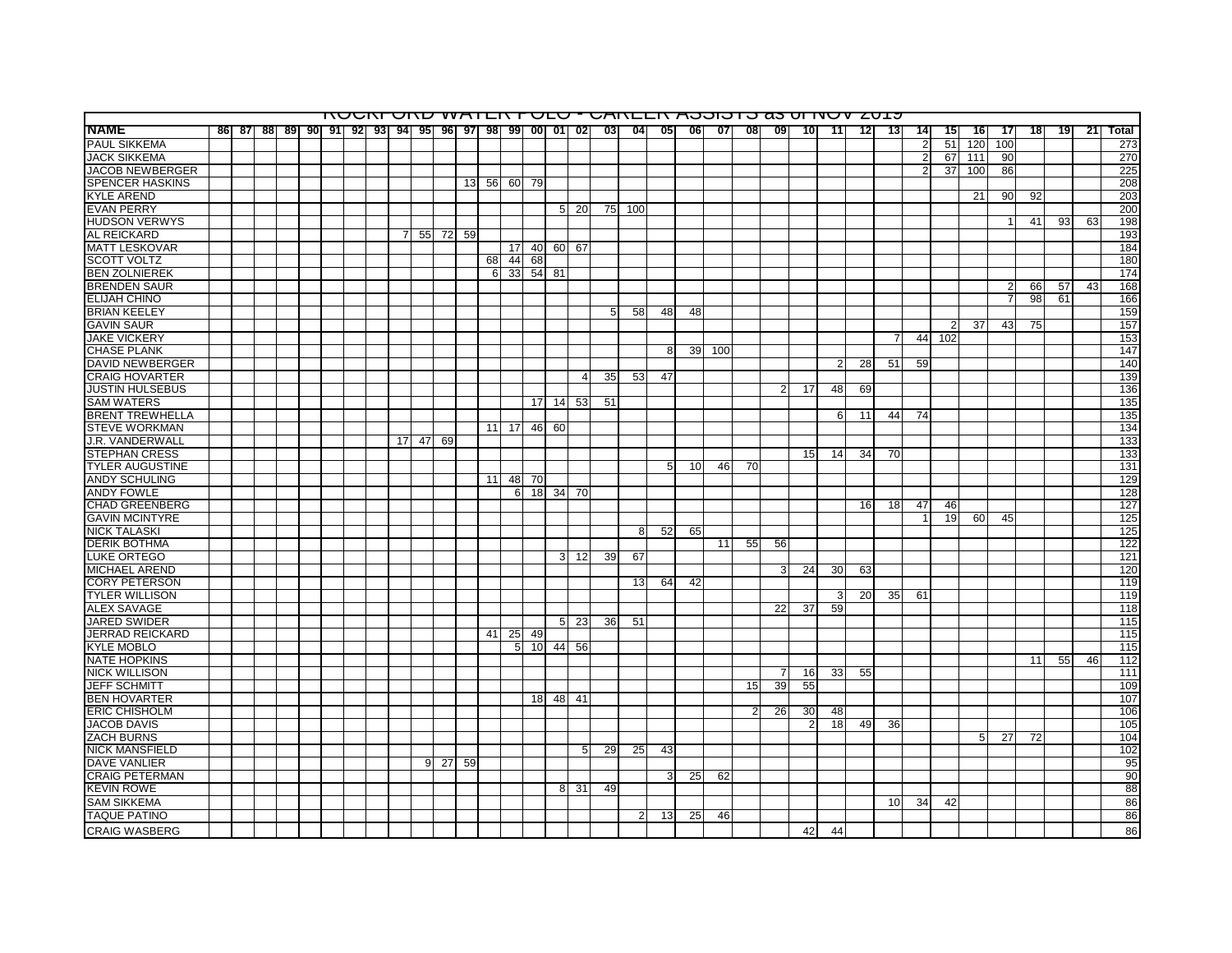| <b>ADAM YOUNG</b>         |       |    |         |            |                |                |                |    |                |            |            |                   |            |                |                 |    | $\overline{2}$ | 33             | 50             |    |                 |    |    |                |                 |    |                 |                |    |                 |    |    |    | 85              |
|---------------------------|-------|----|---------|------------|----------------|----------------|----------------|----|----------------|------------|------------|-------------------|------------|----------------|-----------------|----|----------------|----------------|----------------|----|-----------------|----|----|----------------|-----------------|----|-----------------|----------------|----|-----------------|----|----|----|-----------------|
| <b>BRETT GRILL</b>        |       |    |         |            |                | 3              | 7              |    | 35 40          |            |            |                   |            |                |                 |    |                |                |                |    |                 |    |    |                |                 |    |                 |                |    |                 |    |    |    | 85              |
| <b>DAN NAYLIS</b>         |       |    |         |            | $\overline{7}$ | 30             | 48             |    |                |            |            |                   |            |                |                 |    |                |                |                |    |                 |    |    |                |                 |    |                 |                |    |                 |    |    |    | 85              |
| <b>BRETT GRILL</b>        |       |    |         |            |                | 3              | $\overline{7}$ | 35 | 40             |            |            |                   |            |                |                 |    |                |                |                |    |                 |    |    |                |                 |    |                 |                |    |                 |    |    |    | 85              |
| <b>RYAN PETROVICH</b>     |       |    |         |            |                |                |                |    | $\overline{1}$ |            |            | 46 38             |            |                |                 |    |                |                |                |    |                 |    |    |                |                 |    |                 |                |    |                 |    |    |    | 85              |
| <b>REESE PATINO</b>       |       |    |         |            |                |                |                |    |                |            |            |                   |            |                |                 |    |                |                |                |    |                 |    | 2  | 9              | 24              | 50 |                 |                |    |                 |    |    |    | 85              |
| <b>ALEC CUTLER</b>        |       |    |         |            |                |                |                |    |                |            |            |                   |            |                |                 |    |                |                |                |    |                 |    |    |                | 3               | 12 | 49              | 20             |    |                 |    |    |    | 84              |
| <b>DAVE POWERS</b>        |       |    |         |            |                |                |                |    |                |            |            |                   | 2 11 14 56 |                |                 |    |                |                |                |    |                 |    |    |                |                 |    |                 |                |    |                 |    |    |    | 83              |
| <b>RAY FARMER</b>         |       |    |         |            |                |                |                |    |                |            |            |                   |            | $\overline{2}$ | 8               | 25 | 48             |                |                |    |                 |    |    |                |                 |    |                 |                |    |                 |    |    |    | 83              |
| <b>KYLE DEDERT</b>        |       |    |         |            |                |                |                |    |                |            |            |                   |            |                |                 |    |                |                |                |    |                 |    |    |                |                 |    |                 |                |    | 2               | 30 | 50 |    | 82              |
| <b>BRENT AUGUSTINE</b>    |       |    |         |            |                |                |                |    |                |            |            |                   |            |                |                 | 20 | 60             |                |                |    |                 |    |    |                |                 |    |                 |                |    |                 |    |    |    | 80              |
| <b>JOEY FINNIE</b>        |       |    |         |            |                |                |                |    |                |            |            |                   |            |                |                 |    |                |                |                |    |                 |    |    |                | 10              | 25 | 43              |                |    |                 |    |    |    | 80              |
|                           |       |    |         |            |                |                |                |    |                |            |            |                   |            |                |                 |    |                | 9              |                | 52 |                 |    |    | $\overline{2}$ |                 |    |                 |                |    |                 |    |    |    |                 |
| <b>AUSTIN DENOLF</b>      |       |    |         |            |                |                |                |    |                |            |            |                   |            |                |                 |    |                |                | 18             |    |                 |    |    |                |                 |    |                 |                |    |                 |    |    |    | 79              |
| <b>CONNOR THELEN</b>      |       |    |         |            |                |                |                |    |                |            |            |                   |            |                |                 |    |                |                |                |    | 32 <sub>l</sub> | 46 |    |                |                 |    |                 |                |    |                 |    |    |    | 78              |
| <b>JOE NOTO</b>           |       |    |         |            |                |                |                |    | 38 39          |            |            |                   |            |                |                 |    |                |                |                |    |                 |    |    |                |                 |    |                 |                |    |                 |    |    |    | 78              |
| <b>ALLYN KINNEY</b>       |       |    |         |            |                |                |                |    |                |            |            |                   |            |                |                 |    |                |                |                |    |                 | 10 | 25 | 42             |                 |    |                 |                |    |                 |    |    |    | 78              |
| <b>CHRIS SULLIVAN</b>     |       |    |         |            |                |                |                |    |                |            |            |                   | 18 24 35   |                |                 |    |                |                |                |    |                 |    |    |                |                 |    |                 |                |    |                 |    |    |    | $\overline{77}$ |
| <b>MATT CLARIN</b>        |       |    |         |            | $\mathbf{1}$   | $\overline{2}$ | 14             | 60 |                |            |            |                   |            |                |                 |    |                |                |                |    |                 |    |    |                |                 |    |                 |                |    |                 |    |    |    | $\overline{77}$ |
| <b>DAVE SPOELSTRA</b>     |       |    |         |            |                |                |                |    |                | 11 24 41   |            |                   |            |                |                 |    |                |                |                |    |                 |    |    |                |                 |    |                 |                |    |                 |    |    |    | 76              |
| <b>JASON RYKSE</b>        |       |    |         |            |                |                |                |    |                | 6 22 47    |            |                   |            |                |                 |    |                |                |                |    |                 |    |    |                |                 |    |                 |                |    |                 |    |    |    | 75              |
| <b>ROSS PERRY</b>         |       |    |         |            |                |                |                |    |                |            |            |                   |            | 14 20          | 41              |    |                |                |                |    |                 |    |    |                |                 |    |                 |                |    |                 |    |    |    | 75              |
| <b>BEN CHAPMAN</b>        |       |    |         |            |                |                |                |    |                |            | 6 27 17 24 |                   |            |                |                 |    |                |                |                |    |                 |    |    |                |                 |    |                 |                |    |                 |    |    |    | 74              |
| <b>NATHAN ISLEY</b>       |       |    |         |            |                |                |                |    |                |            |            |                   |            |                |                 |    |                |                |                |    |                 |    |    |                | -1              | 34 | 37              |                |    |                 |    |    |    | 72              |
| <b>DEREK ZAHNLEUTER</b>   |       |    |         |            |                |                |                |    |                |            |            |                   |            |                |                 |    |                |                |                |    |                 |    |    |                |                 |    |                 | $\overline{2}$ | 41 | $\overline{27}$ |    |    |    | $\overline{71}$ |
| <b>BEN SCHUCHARDT</b>     |       |    |         |            |                |                |                |    |                |            |            |                   |            |                |                 |    |                |                |                |    |                 |    |    |                |                 |    |                 |                |    |                 | 25 | 45 |    | 70              |
| <b>MIKE METTE</b>         |       |    |         |            |                |                |                |    |                |            |            |                   |            |                |                 |    | 1              | $\overline{4}$ | <b>20</b>      | 44 |                 |    |    |                |                 |    |                 |                |    |                 |    |    |    | 69              |
| <b>NATE CHENEY</b>        |       |    |         |            |                |                |                |    |                |            |            |                   |            |                |                 |    |                |                |                |    |                 |    |    |                |                 |    |                 |                |    |                 | 16 | 30 | 22 | 68              |
| <b>BRYAN WASBERG</b>      |       |    |         |            |                |                |                |    |                |            |            |                   |            |                |                 |    |                |                |                |    | $\overline{4}$  | 16 | 41 | 6              |                 |    |                 |                |    |                 |    |    |    | 67              |
| <b>JOSH TRAVIS</b>        |       |    |         |            |                |                |                |    |                |            |            |                   |            |                |                 |    |                |                |                |    | $\mathbf 1$     | 11 | 22 | 33             |                 |    |                 |                |    |                 |    |    |    | 67              |
| <b>TIMMER HOFFMEISTER</b> |       |    |         |            |                |                |                |    |                |            |            |                   |            |                |                 |    |                |                |                |    |                 |    |    |                | 20              | 20 | $\overline{27}$ |                |    |                 |    |    |    | 67              |
| <b>TONY SIEFERT</b>       | 8 2 2 | 32 |         |            |                |                |                |    |                |            |            |                   |            |                |                 |    |                |                |                |    |                 |    |    |                |                 |    |                 |                |    |                 |    |    |    | 62              |
| <b>MAC FINNIE</b>         |       |    |         |            |                |                |                |    |                |            |            |                   |            |                |                 |    |                |                |                |    | -1              | 6  | 19 | 38             |                 |    |                 |                |    |                 |    |    |    | 64              |
| <b>CHRIS WOODS</b>        |       |    |         |            |                | 22             | 41             |    |                |            |            |                   |            |                |                 |    |                |                |                |    |                 |    |    |                |                 |    |                 |                |    |                 |    |    |    | 63              |
| <b>MILOS CIRIC</b>        |       |    |         |            |                |                |                |    |                |            |            |                   |            |                |                 |    |                |                |                |    |                 |    |    |                |                 | 63 |                 |                |    |                 |    |    |    | 63              |
| <b>JAKE MILLER</b>        |       |    |         |            |                |                |                |    |                |            |            | 3                 |            | 4 21 34        |                 |    |                |                |                |    |                 |    |    |                |                 |    |                 |                |    |                 |    |    |    | 62              |
| <b>ADAM KEITH</b>         |       |    |         |            |                |                |                |    |                |            |            | $5 \overline{10}$ | 46         |                |                 |    |                |                |                |    |                 |    |    |                |                 |    |                 |                |    |                 |    |    |    | 61              |
| <b>CHAD ENGLISH</b>       |       |    |         |            |                |                |                |    |                | 2 12 17 30 |            |                   |            |                |                 |    |                |                |                |    |                 |    |    |                |                 |    |                 |                |    |                 |    |    |    | 61              |
| <b>NICK HANSEN</b>        |       |    |         |            |                |                |                |    |                |            |            |                   |            |                |                 |    |                |                |                |    |                 |    |    |                | 2               | 23 | 36              |                |    |                 |    |    |    | 61              |
| <b>AMIT HARRIS</b>        |       |    |         |            |                |                |                |    |                |            |            |                   |            |                |                 |    | -9             | 24             | 27             |    |                 |    |    |                |                 |    |                 |                |    |                 |    |    |    | 60              |
| <b>JACOB FASE</b>         |       |    |         |            |                |                |                |    |                |            |            |                   |            |                |                 |    |                |                |                |    |                 |    |    |                | 14              | 45 |                 |                |    |                 |    |    |    | 59              |
| <b>BEN HOFFMEISTER</b>    |       |    |         |            |                |                |                |    |                |            |            |                   |            |                |                 |    |                |                |                |    |                 |    |    | -1             | $\overline{12}$ | 25 | 20              |                |    |                 |    |    |    | 58              |
| <b>ANDREW SAKALA</b>      |       |    |         |            |                |                |                |    |                |            |            |                   |            |                |                 |    |                | $\mathbf{1}$   | $\overline{a}$ | 14 | 38              |    |    |                |                 |    |                 |                |    |                 |    |    |    | 57              |
| <b>NENAD CIRIC</b>        |       |    |         |            |                |                |                |    |                |            |            |                   |            |                |                 |    |                | 57             |                |    |                 |    |    |                |                 |    |                 |                |    |                 |    |    |    | 57              |
| <b>PAUL MARKHOFF</b>      | 20 35 |    |         |            |                |                |                |    |                |            |            |                   |            |                |                 |    |                |                |                |    |                 |    |    |                |                 |    |                 |                |    |                 |    |    |    | 55              |
| <b>GARRET DENOLF</b>      |       |    |         |            |                |                |                |    |                |            |            |                   |            | 4 15 36        |                 |    |                |                |                |    |                 |    |    |                |                 |    |                 |                |    |                 |    |    |    | 56              |
| <b>CHRISTIAN WAGEN</b>    |       |    |         |            |                |                |                |    |                |            |            |                   |            |                |                 |    |                |                |                |    |                 |    |    |                |                 |    |                 |                |    |                 |    | 22 | 32 | 54              |
| <b>KEVIN HYDE</b>         |       |    |         |            |                |                |                |    |                |            |            | 13 <sup>l</sup>   |            | 15 26          |                 |    |                |                |                |    |                 |    |    |                |                 |    |                 |                |    |                 |    |    |    | 54              |
| <b>TODD VANDERWALL</b>    |       |    |         |            |                |                |                |    | 3              |            | 27         | 23                |            |                |                 |    |                |                |                |    |                 |    |    |                |                 |    |                 |                |    |                 |    |    |    | 53              |
| <b>JORDAN SIKKEMA</b>     |       |    |         |            |                |                |                |    |                |            |            |                   |            |                |                 |    |                |                | $\vert$ 1      | 18 | 33              |    |    |                |                 |    |                 |                |    |                 |    |    |    | 52              |
| <b>JAKE BARNES</b>        |       |    |         |            |                |                |                |    |                |            |            |                   |            |                |                 |    | 16             | 12             | 22             |    |                 |    |    |                |                 |    |                 |                |    |                 |    |    |    | 50              |
| <b>JOSH CORDER</b>        |       |    |         |            |                |                |                |    |                |            |            |                   |            |                |                 |    |                |                |                |    |                 |    |    |                |                 |    |                 | 3              |    |                 |    |    |    |                 |
| <b>DAN WELLS</b>          |       |    |         | 3 11 16 17 |                |                |                |    |                |            |            |                   |            |                |                 |    |                |                |                |    |                 |    |    |                |                 |    |                 |                | 23 | 22              |    |    |    | 48<br>47        |
| <b>DAVE KUBIAK</b>        |       |    |         |            |                |                |                |    |                |            |            |                   |            | 6 23 11        |                 |    |                |                |                |    |                 |    |    |                |                 |    |                 |                |    |                 |    |    |    | 47              |
| <b>MATT ZOLNIEREK</b>     |       |    |         |            |                |                |                |    |                |            |            | 7                 |            |                |                 |    |                |                |                |    |                 |    |    |                |                 |    |                 |                |    |                 |    |    |    | 46              |
|                           |       |    |         |            |                |                |                |    |                |            | 26         | 20                |            |                |                 |    |                |                |                |    |                 |    |    |                |                 |    |                 |                |    |                 |    |    |    |                 |
| <b>MIKE SUDYK</b>         |       |    |         |            |                |                |                |    |                |            |            |                   | 1          | $\overline{4}$ | 10 <sup>1</sup> | 31 |                |                |                |    |                 |    |    |                |                 |    |                 |                |    |                 |    |    |    | 46              |
| <b>TIM HALVORSEN</b>      |       |    | 18 8 20 |            |                |                |                |    |                |            |            |                   |            |                |                 |    |                |                |                |    |                 |    |    |                |                 |    |                 |                |    |                 |    |    |    | 46              |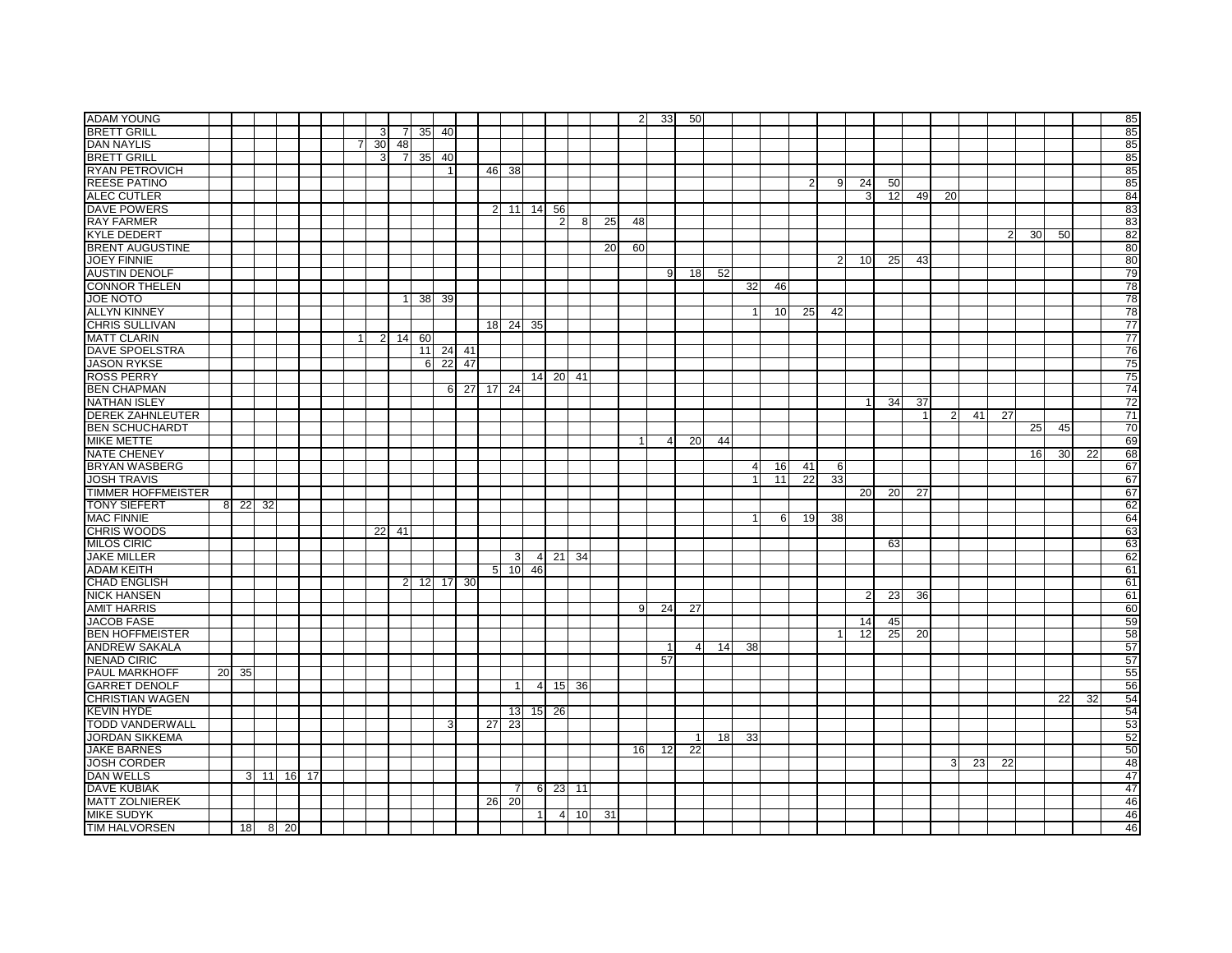| <b>COLLIN PERRY</b>     |    |         |    |   |    |                |    |         |       |                |                   |         |         |                      |                | $\overline{1}$ | $\overline{4}$ | 23 | 17             |    |    |                 |    |    |                 |                |                |                |                |                |    |                 |                 |    | 45              |
|-------------------------|----|---------|----|---|----|----------------|----|---------|-------|----------------|-------------------|---------|---------|----------------------|----------------|----------------|----------------|----|----------------|----|----|-----------------|----|----|-----------------|----------------|----------------|----------------|----------------|----------------|----|-----------------|-----------------|----|-----------------|
| <b>AEDION PATINO</b>    |    |         |    |   |    |                |    |         |       |                |                   |         |         |                      |                |                |                |    |                |    |    |                 | 12 | 19 | 14              |                |                |                |                |                |    |                 |                 |    | 45              |
| <b>ANDY JACOBS</b>      |    |         |    |   |    |                | 1  |         | 15 28 |                |                   |         |         |                      |                |                |                |    |                |    |    |                 |    |    |                 |                |                |                |                |                |    |                 |                 |    | 44              |
| <b>COREY FASE</b>       |    |         |    |   |    |                |    |         |       |                |                   |         |         |                      |                |                |                |    |                |    |    |                 | 2  | 10 | 13              | 19             |                |                |                |                |    |                 |                 |    | 44              |
| NATHAN NAPOLILLO        |    |         |    |   |    |                |    |         |       |                |                   |         |         |                      |                |                |                |    |                |    |    |                 |    | 15 | 28              |                |                |                |                |                |    |                 |                 |    | 43              |
| <b>MATT GRILL</b>       |    |         |    |   |    |                | 21 | 21      |       |                |                   |         |         |                      |                |                |                |    |                |    |    |                 |    |    |                 |                |                |                |                |                |    |                 |                 |    | 42              |
| <b>RYAN BAKER</b>       |    |         |    |   |    |                |    |         |       |                |                   |         |         |                      |                |                |                |    |                |    |    |                 |    |    |                 |                |                |                |                | 21             | 18 |                 |                 |    | 41              |
| <b>ANDREW HUIZEN</b>    |    |         |    |   |    |                |    |         |       |                |                   |         |         |                      |                |                |                |    |                |    | 4  | 37              |    |    |                 |                |                |                |                |                |    |                 |                 |    | 41              |
| <b>MIKE WESTGATE</b>    |    | 11 16   |    |   |    |                |    |         |       |                |                   |         |         |                      |                |                |                |    |                |    |    |                 |    |    |                 |                |                |                |                |                |    |                 |                 |    | 41              |
| <b>TREVOR MORGAN</b>    |    |         |    |   |    |                | 3  | 20      | 18    |                |                   |         |         |                      |                |                |                |    |                |    |    |                 |    |    |                 |                |                |                |                |                |    |                 |                 |    | 41              |
| YOUSEF BENNET           |    |         |    |   |    |                |    |         |       |                |                   |         |         |                      |                |                |                |    |                |    |    |                 |    |    |                 |                | $\overline{1}$ | $\overline{2}$ | 13             | 23             |    |                 |                 |    | 39              |
| <b>JOEL OLSON</b>       |    |         |    |   |    |                |    |         |       |                |                   |         |         |                      |                |                |                |    |                |    |    |                 |    |    |                 |                | 20             | 19             |                |                |    |                 |                 |    | 39              |
| <b>ASHER CHINO</b>      |    |         |    |   |    |                |    |         |       |                |                   |         |         |                      |                |                |                |    |                |    |    |                 |    |    |                 |                |                |                | $\overline{4}$ | 15             | 18 |                 |                 |    | 38              |
| <b>GRANT BEACH</b>      |    |         |    |   |    |                |    |         |       |                |                   |         |         |                      |                |                |                |    |                |    |    |                 |    | 9  | 10 <sup>1</sup> | 19             |                |                |                |                |    |                 |                 |    | 38              |
| <b>NICK HARLEY</b>      |    |         |    |   |    |                |    |         |       |                |                   |         |         |                      | 37             |                |                |    |                |    |    |                 |    |    |                 |                |                |                |                |                |    |                 |                 |    | 37              |
| <b>TYLER MANIKOWSKI</b> |    |         |    |   |    |                |    |         |       |                |                   |         |         |                      |                |                |                |    |                |    |    | 21              | 16 |    |                 |                |                |                |                |                |    |                 |                 |    | $\overline{37}$ |
| <b>DREW BARGWELL</b>    |    |         |    |   |    |                |    |         |       |                |                   |         |         |                      |                |                |                |    |                |    |    |                 |    |    |                 |                |                |                |                |                |    |                 | 10 <sup>1</sup> | 26 | 36              |
| <b>JEFF HAGER</b>       |    |         |    |   |    |                |    | 15 21   |       |                |                   |         |         |                      |                |                |                |    |                |    |    |                 |    |    |                 |                |                |                |                |                |    |                 |                 |    | 36              |
| <b>JEFF SPOELSTRA</b>   |    |         |    |   |    | 21             | 15 |         |       |                |                   |         |         |                      |                |                |                |    |                |    |    |                 |    |    |                 |                |                |                |                |                |    |                 |                 |    | 36              |
| <b>NICK DEUGAW</b>      |    |         |    |   |    |                |    |         |       |                |                   |         |         |                      |                |                |                |    |                |    |    |                 |    |    |                 |                |                |                |                |                |    | 5               | 30              |    | 35              |
| <b>COLE MCANELLY</b>    |    |         |    |   |    |                |    |         |       |                |                   |         |         |                      |                |                |                |    |                |    |    |                 |    |    |                 |                |                |                |                | $\overline{2}$ |    |                 |                 |    | 35              |
|                         |    |         |    |   |    |                |    |         |       |                |                   |         |         |                      |                |                |                |    |                |    |    |                 |    |    |                 |                |                |                | $\overline{2}$ |                | 30 |                 |                 |    |                 |
| <b>BRIAN OBERLIN</b>    |    |         |    |   |    | $\overline{1}$ |    | 12 21   |       |                |                   |         |         |                      |                |                |                |    |                |    |    |                 |    |    |                 |                |                |                |                |                |    |                 |                 |    | 34              |
| <b>SEAN MARTELLA</b>    |    |         |    |   |    |                |    |         |       |                |                   |         |         |                      |                |                |                |    |                |    |    |                 |    |    |                 |                |                |                |                | 11             | 22 |                 |                 |    | 33              |
| <b>ANDY VANDUSEN</b>    |    |         |    |   |    |                |    |         |       |                |                   | 4 10 19 |         |                      |                |                |                |    |                |    |    |                 |    |    |                 |                |                |                |                |                |    |                 |                 |    | 33              |
| <b>CHRIS SCHAUB</b>     |    |         |    |   |    |                |    | 6 10 17 |       |                |                   |         |         |                      |                |                |                |    |                |    |    |                 |    |    |                 |                |                |                |                |                |    |                 |                 |    | 33              |
| <b>JAY WHITFIELD</b>    | 21 |         |    |   |    |                |    |         |       |                |                   |         |         |                      |                |                |                |    |                |    |    |                 |    |    |                 |                |                |                |                |                |    |                 |                 |    | 33              |
| <b>KYLE PETERSON</b>    |    |         |    |   |    |                |    |         |       |                |                   |         |         |                      |                |                |                |    |                |    |    | 12              | 21 |    |                 |                |                |                |                |                |    |                 |                 |    | 33              |
| <b>CODY SCHMITT</b>     |    |         |    |   |    |                |    |         |       |                |                   |         |         |                      |                |                |                |    |                |    |    |                 |    |    | $\mathbf{1}$    | 10             | 22             |                |                |                |    |                 |                 |    | 33              |
| <b>ADAM MALONEY</b>     |    |         |    |   |    |                |    |         |       |                |                   |         |         | 6 11 15              |                |                |                |    |                |    |    |                 |    |    |                 |                |                |                |                |                |    |                 |                 |    | 32              |
| <b>ISRAEL CHINO</b>     |    |         |    |   |    |                |    |         |       |                |                   |         |         |                      |                |                |                |    |                |    |    |                 |    |    |                 |                | 3              | 12             | 16             |                |    |                 |                 |    | 31              |
| <b>MICAH SWALLEY</b>    |    |         |    |   |    |                |    |         |       |                |                   |         |         |                      | $\overline{4}$ | 6              | 21             |    |                |    |    |                 |    |    |                 |                |                |                |                |                |    |                 |                 |    | 31              |
| <b>NOLAN GRAALMAN</b>   |    |         |    |   |    |                |    |         |       |                |                   |         |         |                      |                |                |                |    |                |    |    |                 |    |    |                 |                |                |                |                |                |    | 15 <sup>1</sup> | 15              |    | 30              |
| <b>JEFF DONEHOO</b>     |    |         |    |   |    |                |    | 1       |       | $\overline{2}$ | $9 \overline{18}$ |         |         |                      |                |                |                |    |                |    |    |                 |    |    |                 |                |                |                |                |                |    |                 |                 |    | 30              |
| <b>JACOB BROWN</b>      |    |         |    |   |    |                |    |         |       |                |                   |         |         |                      |                |                |                |    |                |    |    |                 |    |    | $\overline{2}$  | 6              | 22             |                |                |                |    |                 |                 |    | 30              |
| <b>RYAN DULAK</b>       |    |         |    |   |    |                |    |         |       |                |                   |         |         |                      |                |                |                |    |                |    |    |                 |    |    |                 |                |                |                |                | 8              | 21 |                 |                 |    | 29              |
| <b>ELLIOT DENOLF</b>    |    |         |    |   |    |                |    |         |       |                |                   |         |         |                      |                |                |                | 11 | 18             |    |    |                 |    |    |                 |                |                |                |                |                |    |                 |                 |    | 29              |
| <b>JOEY JOHNSTON</b>    |    |         |    |   |    |                |    |         |       |                |                   |         |         |                      |                |                | 2              | 10 | 17             |    |    |                 |    |    |                 |                |                |                |                |                |    |                 |                 |    | 29              |
| <b>NICK DULAK</b>       |    |         |    |   |    |                |    |         |       |                |                   |         |         |                      |                |                |                |    |                |    |    |                 |    | 11 | 18              |                |                |                |                |                |    |                 |                 |    | 29              |
| <b>JOE REINSMA</b>      |    |         |    |   |    |                |    |         |       |                |                   |         |         |                      |                |                |                |    |                |    |    |                 |    |    |                 |                |                |                |                |                |    |                 |                 | 26 | 27              |
| <b>ANDREW TENEYCK</b>   |    |         |    |   |    |                |    |         |       |                |                   |         |         |                      |                |                |                |    | $\overline{7}$ | 20 |    |                 |    |    |                 |                |                |                |                |                |    |                 |                 |    | $\overline{27}$ |
| <b>DAN SCHEMMEL</b>     |    |         |    |   |    |                |    |         |       |                |                   |         |         |                      |                | 6              | 21             |    |                |    |    |                 |    |    |                 |                |                |                |                |                |    |                 |                 |    | 27              |
| <b>JARED SEIFERT</b>    |    |         |    |   |    |                |    |         |       |                |                   |         |         |                      |                |                |                |    |                |    |    |                 |    | 8  | 18              |                |                |                |                |                |    |                 |                 |    | 27              |
| <b>ETHAN DUNNUM</b>     |    |         |    |   |    |                |    |         |       |                |                   |         |         |                      |                |                |                |    |                |    |    |                 |    |    |                 |                | $\mathbf{1}$   | 12             | 13             |                |    |                 |                 |    | 26              |
| A. CHRISTOPHER          |    | 2 10 14 |    |   |    |                |    |         |       |                |                   |         |         |                      |                |                |                |    |                |    |    |                 |    |    |                 |                |                |                |                |                |    |                 |                 |    | 26              |
| <b>PAT CLARIN</b>       |    |         |    |   |    |                |    |         |       |                |                   |         | $11$ 15 |                      |                |                |                |    |                |    |    |                 |    |    |                 |                |                |                |                |                |    |                 |                 |    | 26              |
| D. HEDSTROM             |    |         | 11 | 7 | 71 |                |    |         |       |                |                   |         |         |                      |                |                |                |    |                |    |    |                 |    |    |                 |                |                |                |                |                |    |                 |                 |    | 25              |
| <b>DAN HOOVLER</b>      |    |         |    |   |    |                |    |         |       |                |                   |         |         |                      |                |                |                |    |                |    |    |                 |    |    |                 |                |                |                |                |                |    |                 |                 |    | 25              |
| <b>GUY GORDON</b>       |    |         |    |   |    |                |    |         |       |                |                   |         | 25      |                      |                |                |                |    |                |    |    |                 |    |    |                 |                |                |                |                |                |    |                 |                 |    |                 |
|                         |    |         |    |   |    |                |    |         |       |                |                   |         |         |                      |                |                |                |    |                |    | 3  | $\overline{22}$ |    |    |                 |                |                |                |                |                |    |                 |                 |    | 25              |
| <b>CODY BROWN</b>       |    |         |    |   |    |                |    |         |       |                |                   |         |         |                      |                |                |                |    |                |    |    |                 | 3  | 9  | 13              |                |                |                |                |                |    |                 |                 |    | 25              |
| JARED MARTELLA          |    |         |    |   |    |                |    |         |       |                |                   |         |         |                      |                |                |                |    |                |    |    |                 | 6  | 17 |                 |                |                |                |                |                |    |                 |                 |    | 23              |
| <b>TREY WILLIAMS</b>    |    |         |    |   |    |                |    |         |       |                |                   |         |         |                      |                |                |                |    |                |    |    |                 |    |    |                 |                |                |                |                |                |    | 5               | 16              |    | 21              |
| <b>JOHN DALLAS</b>      |    |         |    |   |    |                |    |         |       |                |                   |         |         | 5 <sup>1</sup><br>16 |                |                |                |    |                |    |    |                 |    |    |                 |                |                |                |                |                |    |                 |                 |    | 21              |
| <b>SPENCER SMITH</b>    |    |         |    |   |    |                |    |         |       |                |                   |         |         |                      |                |                |                |    | 3              | 3  | 15 |                 |    |    |                 |                |                |                |                |                |    |                 |                 |    | 21              |
| <b>LOGAN STEVENS</b>    |    |         |    |   |    |                |    |         |       |                |                   |         |         |                      |                |                |                |    |                |    |    |                 |    |    |                 |                |                |                |                |                |    |                 | 3               | 15 | $\overline{18}$ |
| <b>PAT FASE</b>         |    |         |    |   |    |                |    |         |       |                |                   |         |         |                      |                |                |                |    |                |    |    | 3               | 6  | 9  |                 |                |                |                |                |                |    |                 |                 |    | 18              |
| <b>ETHAN BABCOCK</b>    |    |         |    |   |    |                |    |         |       |                |                   |         |         |                      |                |                |                |    |                |    |    |                 |    |    |                 | $\overline{2}$ | 8              |                |                |                |    |                 |                 |    | 17              |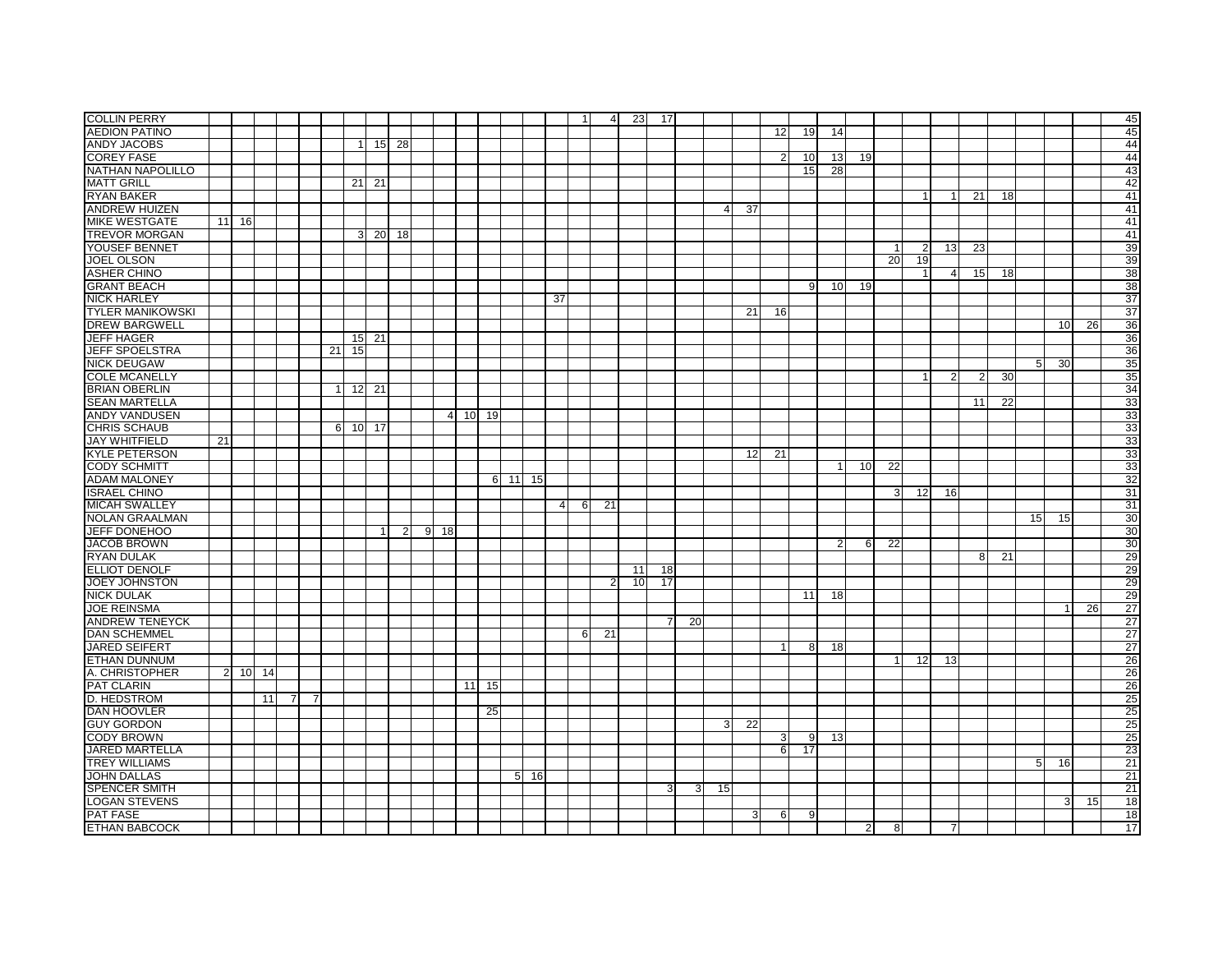| <b>CADE DORER</b>                             |  |  |  |  |  |  |                |                |    |              |                |                |                |                |                |    |                |    |   |                |                |                |                |                |   |                | $\overline{1}$ | -7             | 8  |                                  |
|-----------------------------------------------|--|--|--|--|--|--|----------------|----------------|----|--------------|----------------|----------------|----------------|----------------|----------------|----|----------------|----|---|----------------|----------------|----------------|----------------|----------------|---|----------------|----------------|----------------|----|----------------------------------|
|                                               |  |  |  |  |  |  |                |                |    |              |                |                |                |                |                |    |                |    |   |                |                |                |                |                |   |                |                |                |    | 16                               |
| <b>BOEDE MITCHELL</b>                         |  |  |  |  |  |  |                |                |    |              |                |                |                |                |                |    |                |    |   |                |                |                |                |                |   |                | 6              | 10             |    | 16                               |
| <b>ERIC PETERSON</b>                          |  |  |  |  |  |  |                |                |    |              | 8              | 8              |                |                |                |    |                |    |   |                |                |                |                |                |   |                |                |                |    | 16                               |
| <b>NATE MCLEAN</b>                            |  |  |  |  |  |  |                |                |    |              |                |                |                | 1              | 1              | 14 |                |    |   |                |                |                |                |                |   |                |                |                |    | 16                               |
| <b>Wyatt Cliff</b>                            |  |  |  |  |  |  |                |                |    |              |                |                |                |                |                |    |                |    |   |                |                |                |                |                |   |                |                |                | 15 | 15                               |
| <b>ADAM KAPP</b>                              |  |  |  |  |  |  |                |                |    |              |                |                |                |                |                |    |                |    |   |                |                |                | -7             |                | 6 |                |                |                |    | 15                               |
| <b>NATE BALDWIN</b>                           |  |  |  |  |  |  |                |                |    |              |                |                | $\overline{1}$ |                | 2 <sub>l</sub> | 12 |                |    |   |                |                |                |                |                |   |                |                |                |    | 15                               |
| <b>TRENTEN BABCOCK</b>                        |  |  |  |  |  |  |                |                |    |              |                |                |                |                |                |    | $\overline{4}$ | 11 |   |                |                |                |                |                |   |                |                |                |    | 15                               |
| <b>KELLEN MARTELLA</b>                        |  |  |  |  |  |  |                |                |    |              |                |                |                |                |                |    |                |    |   | 6              | 9              |                |                |                |   |                |                |                |    | 15                               |
| <b>MATTHEW WEBER</b>                          |  |  |  |  |  |  |                |                |    |              |                |                |                |                |                |    |                |    |   |                |                |                |                |                |   |                | 3              | 10             |    | 13                               |
| <b>BRANDON ARTZ</b>                           |  |  |  |  |  |  |                |                |    |              |                |                |                |                |                |    |                |    |   |                |                |                |                |                |   |                |                |                |    |                                  |
|                                               |  |  |  |  |  |  |                |                |    |              |                |                |                |                |                |    |                |    |   |                |                | -1             | 5              | 6              |   |                |                |                |    | $\overline{12}$                  |
| <b>MATT VERMEER</b>                           |  |  |  |  |  |  |                |                |    |              |                |                |                |                |                | 2  |                | 6  | 3 |                |                |                |                |                |   |                |                |                |    | 12                               |
| <b>JACK DORER</b>                             |  |  |  |  |  |  |                |                |    |              |                |                |                |                |                |    |                |    |   |                | $\overline{2}$ |                | 9              |                |   |                |                |                |    | 11                               |
| <b>GRAYSON BURNS</b>                          |  |  |  |  |  |  |                |                |    |              |                |                | -1             | $\overline{4}$ | 6              |    |                |    |   |                |                |                |                |                |   |                |                |                |    | 11                               |
| <b>JUSTIN TOLHURST</b>                        |  |  |  |  |  |  |                |                | 11 |              |                |                |                |                |                |    |                |    |   |                |                |                |                |                |   |                |                |                |    | 11                               |
| <b>MIKE GILBERT</b>                           |  |  |  |  |  |  |                |                |    | $\mathbf{1}$ | $\overline{4}$ | $\overline{2}$ | $\overline{4}$ |                |                |    |                |    |   |                |                |                |                |                |   |                |                |                |    | $\overline{11}$                  |
| <b>ISAIAH BAKER</b>                           |  |  |  |  |  |  |                |                |    |              |                |                |                |                |                |    |                |    |   |                |                |                |                |                |   |                |                | -5             | 5  | 10                               |
| <b>ZACH WILLISON</b>                          |  |  |  |  |  |  |                |                |    |              |                |                |                |                |                |    |                |    |   |                |                | $\overline{2}$ | 8              |                |   |                |                |                |    | 10                               |
| <b>BRENDAN CHAUDOIR</b>                       |  |  |  |  |  |  |                |                |    |              |                |                |                |                |                |    |                |    |   |                |                |                |                |                |   |                | $\overline{2}$ | 7              |    | $\overline{9}$                   |
| <b>BEN SHANTZ</b>                             |  |  |  |  |  |  |                |                |    |              |                |                | 9              |                |                |    |                |    |   |                |                |                |                |                |   |                |                |                |    | 9                                |
| CHRIS LEMOINE                                 |  |  |  |  |  |  |                |                |    |              |                |                |                |                |                |    |                |    |   | 9              |                |                |                |                |   |                |                |                |    | 9                                |
|                                               |  |  |  |  |  |  |                |                |    |              |                |                |                |                |                |    |                |    |   |                |                |                |                |                |   |                |                |                |    |                                  |
| <b>DOMINIC GALANG</b>                         |  |  |  |  |  |  |                |                |    |              |                |                |                |                |                |    |                |    |   |                |                |                |                |                |   |                |                | $\overline{2}$ | 6  | 8                                |
| <b>SAMUEL RADTKE</b>                          |  |  |  |  |  |  |                |                |    |              |                |                |                |                |                |    |                |    |   |                |                |                |                |                |   |                | 8              |                |    | 8                                |
| <b>EVAN VELTHOUSE</b>                         |  |  |  |  |  |  |                |                |    | 8            |                |                |                |                |                |    |                |    |   |                |                |                |                |                |   |                |                |                |    | $\overline{8}$                   |
| <b>SPENCER NESTLE</b>                         |  |  |  |  |  |  |                |                |    |              |                |                |                |                |                |    |                |    |   |                |                |                |                |                |   | 7              |                |                |    | $\overline{7}$                   |
| <b>JARED GRAMZA</b>                           |  |  |  |  |  |  |                |                |    |              |                |                |                |                |                |    |                |    |   |                |                |                | $\overline{2}$ |                | 5 |                |                |                |    | 7                                |
| <b>BEN SHANTZ</b>                             |  |  |  |  |  |  |                |                |    |              |                |                |                |                |                |    |                |    |   |                |                |                |                |                |   |                |                |                |    | 7                                |
| <b>BLAZE TREWHELLA</b>                        |  |  |  |  |  |  |                |                |    |              | $\overline{2}$ | 5              |                |                |                |    |                |    |   |                |                |                |                |                |   |                |                |                |    | $\overline{7}$                   |
|                                               |  |  |  |  |  |  |                |                |    |              |                |                |                |                |                |    |                |    |   |                |                |                |                |                |   |                |                |                |    |                                  |
|                                               |  |  |  |  |  |  |                |                |    |              |                |                |                |                |                |    |                |    |   |                |                |                |                |                |   |                |                |                |    |                                  |
| <b>MIKE DALLAS</b>                            |  |  |  |  |  |  | 3 <sup>1</sup> | $\overline{4}$ |    |              |                |                |                |                |                |    |                |    |   |                |                |                |                |                |   |                |                |                |    | 7                                |
| <b>VICTOR LIMA</b>                            |  |  |  |  |  |  |                |                |    |              |                |                |                |                |                |    |                |    |   |                |                |                |                |                |   |                |                |                |    | 7                                |
| <b>CORBIN BREMMYR</b>                         |  |  |  |  |  |  |                |                |    |              |                |                |                |                |                |    |                |    |   |                | 3              | $\overline{4}$ |                |                |   |                |                |                |    | $\overline{7}$                   |
| <b>KYLE HAMS</b>                              |  |  |  |  |  |  |                |                |    |              |                |                |                |                |                |    |                |    |   | $\overline{2}$ | 5              |                |                |                |   |                |                |                |    | 7                                |
| <b>JACKSON IRWIN</b>                          |  |  |  |  |  |  |                |                |    |              |                |                |                |                |                |    |                |    |   |                |                |                |                |                |   |                |                |                | 5  | 6                                |
| <b>JORDAN MILLER</b>                          |  |  |  |  |  |  |                |                |    |              |                |                |                |                |                |    |                |    |   |                |                |                |                |                |   |                |                | 6              |    | 6                                |
| <b>CHRIS MALONEY</b>                          |  |  |  |  |  |  |                |                |    |              |                |                |                | 1              | 4              |    |                |    |   |                |                |                |                |                |   |                |                |                |    | 6                                |
| Will Cheney                                   |  |  |  |  |  |  |                |                |    |              |                |                |                |                |                |    |                |    |   |                |                |                |                |                |   |                |                |                | 6  | 6                                |
| Marc Stewart                                  |  |  |  |  |  |  |                |                |    |              |                |                |                |                |                |    |                |    |   |                |                |                |                |                |   |                |                |                | 6  | 6                                |
| Chay Chino                                    |  |  |  |  |  |  |                |                |    |              |                |                |                |                |                |    |                |    |   |                |                |                |                |                |   |                |                |                | 5  | 5                                |
| <b>SAMUEL RADTKE</b>                          |  |  |  |  |  |  |                |                |    |              |                |                |                |                |                |    |                |    |   |                |                |                |                |                |   |                |                |                |    |                                  |
|                                               |  |  |  |  |  |  | $\mathbf{1}$   | $\overline{4}$ |    |              |                |                |                |                |                |    |                |    |   |                |                |                |                |                |   |                |                | 5              |    | 5                                |
| <b>JOHN METTE</b>                             |  |  |  |  |  |  |                |                |    |              |                |                |                |                |                |    |                |    |   |                |                |                |                |                |   |                |                |                |    | $\overline{5}$                   |
| <b>MIKE MARTIN</b>                            |  |  |  |  |  |  |                |                | 5  |              |                |                |                |                |                |    |                |    |   |                |                |                |                |                |   |                |                |                |    | 5                                |
| <b>KURTIS LOUX</b>                            |  |  |  |  |  |  |                |                |    |              |                |                |                |                |                |    |                |    |   | 5              |                |                |                |                |   |                |                |                |    | 5                                |
| John Visnovsky                                |  |  |  |  |  |  |                |                |    |              |                |                |                |                |                |    |                |    |   |                |                |                |                |                |   |                |                |                | 4  | $\overline{4}$                   |
| <b>COLBY WEBSTER</b>                          |  |  |  |  |  |  |                |                |    |              |                |                |                |                |                |    |                |    |   |                |                |                |                |                |   | $\overline{4}$ |                |                |    | 4                                |
| <b>BECKETT VIGH</b>                           |  |  |  |  |  |  |                |                |    |              |                |                |                |                |                |    |                |    |   |                |                |                |                | $\overline{2}$ |   | $\overline{2}$ |                |                |    | 4                                |
| PATRICK JACKSON                               |  |  |  |  |  |  |                |                |    |              |                |                |                |                |                |    |                |    |   |                |                |                | $\overline{4}$ |                |   |                |                |                |    | $\overline{4}$                   |
| <b>DAVID REYERS</b>                           |  |  |  |  |  |  |                |                |    |              | $\overline{4}$ |                |                |                |                |    |                |    |   |                |                |                |                |                |   |                |                |                |    | 4                                |
| <b>Jacob Hopkins</b>                          |  |  |  |  |  |  |                |                |    |              |                |                |                |                |                |    |                |    |   |                |                |                |                |                |   |                |                |                | 3  | 3                                |
|                                               |  |  |  |  |  |  |                |                |    |              |                |                |                |                |                |    |                |    |   |                |                |                |                |                | 3 |                |                |                |    |                                  |
| MACKENZIE DELAGARZA                           |  |  |  |  |  |  |                |                | 3  |              |                |                |                |                |                |    |                |    |   |                |                |                |                |                |   |                |                |                |    | $\overline{3}$                   |
| <b>ANDY VOLK</b>                              |  |  |  |  |  |  |                |                |    |              |                |                |                |                |                |    |                |    |   |                |                |                |                |                |   |                |                |                |    | 3                                |
| <b>ANDREW BLEEKER</b>                         |  |  |  |  |  |  |                |                |    |              |                |                |                |                |                |    |                | 3  |   |                |                |                |                |                |   |                |                |                |    | 3                                |
| Andrew Lepech                                 |  |  |  |  |  |  |                |                |    |              |                |                |                |                |                |    |                |    |   |                |                |                |                |                |   |                |                |                | 2  | $\overline{2}$                   |
| <b>DAN NEWBERGER</b>                          |  |  |  |  |  |  |                |                |    |              |                |                |                |                |                |    | $\overline{2}$ |    |   |                |                |                |                |                |   |                |                |                |    | $\overline{2}$                   |
| <b>DEVIN BREMMEYR</b>                         |  |  |  |  |  |  |                |                |    |              |                |                |                |                |                |    |                |    |   |                |                |                |                |                |   |                |                |                |    | $\overline{\mathbf{c}}$          |
| <b>HARRISON WEBB</b><br><b>KYLE VELTHOUSE</b> |  |  |  |  |  |  |                | $\overline{2}$ |    |              |                |                |                |                |                |    | 2              |    |   |                |                |                |                |                |   |                |                |                |    | $\overline{2}$<br>$\overline{2}$ |